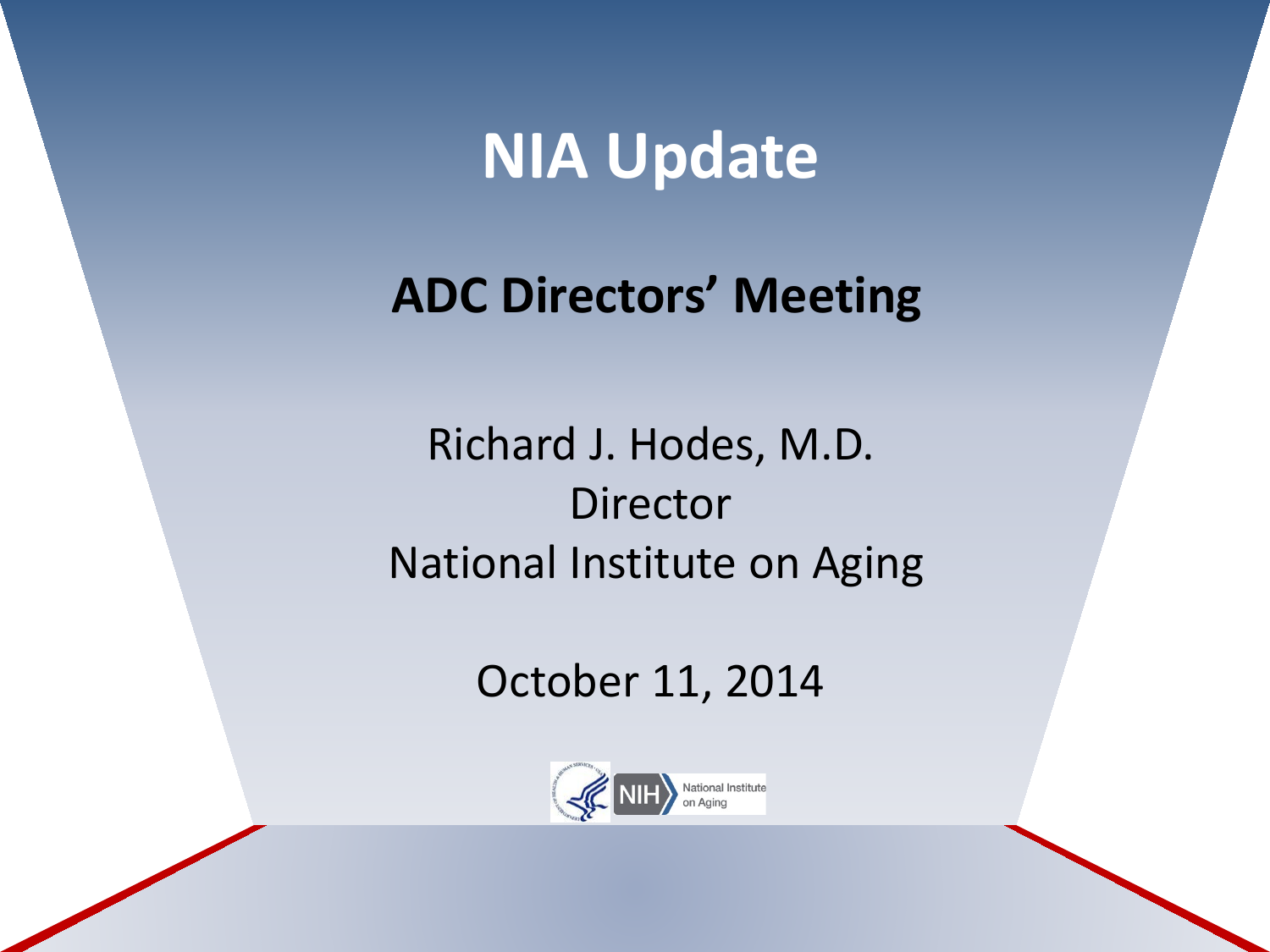# **NIH/NIA Budget Update**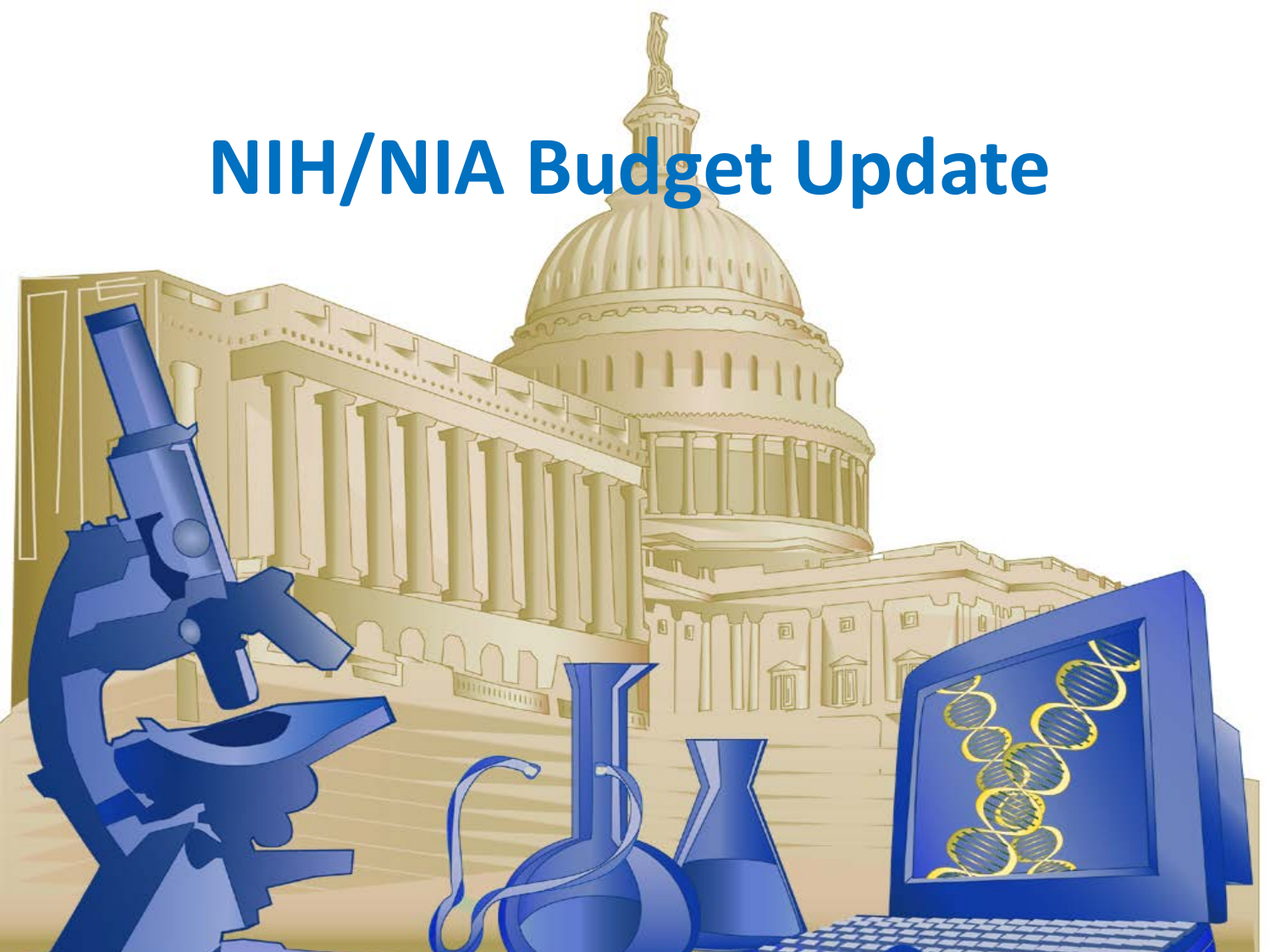# **Appropriations Update**



- The FY14 budget provided a \$1 billion increase for NIH over the post-sequester funding level of FY2013
- Additional funds for NIA research \$130 million more than FY13, including a focus on Alzheimer's disease.
- **A continuing resolution was approved in September that funds the government through December 11th.**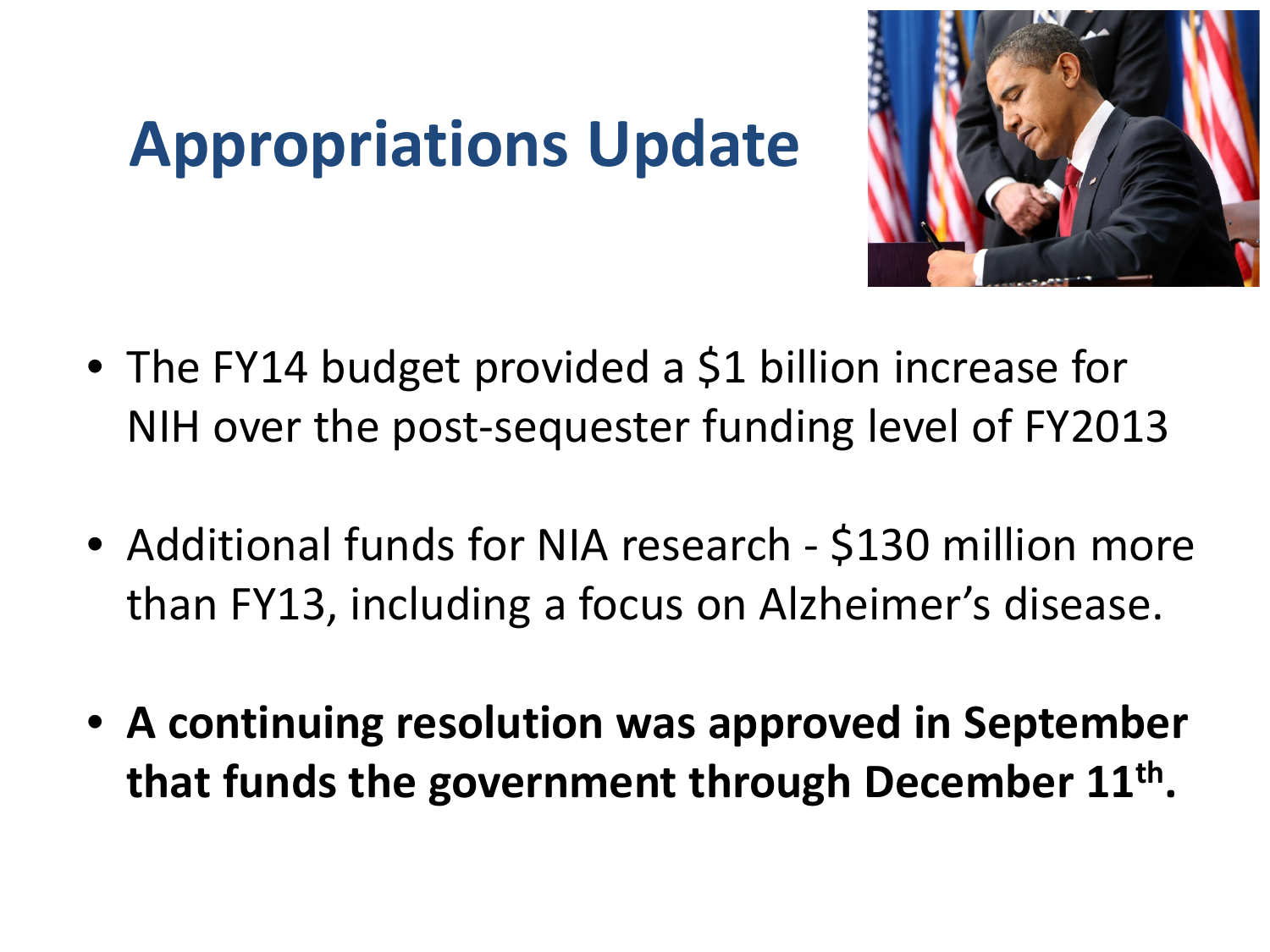#### NIA Appropriations FY 2004-2015\*

Current versus Constant, FY04 Base Year

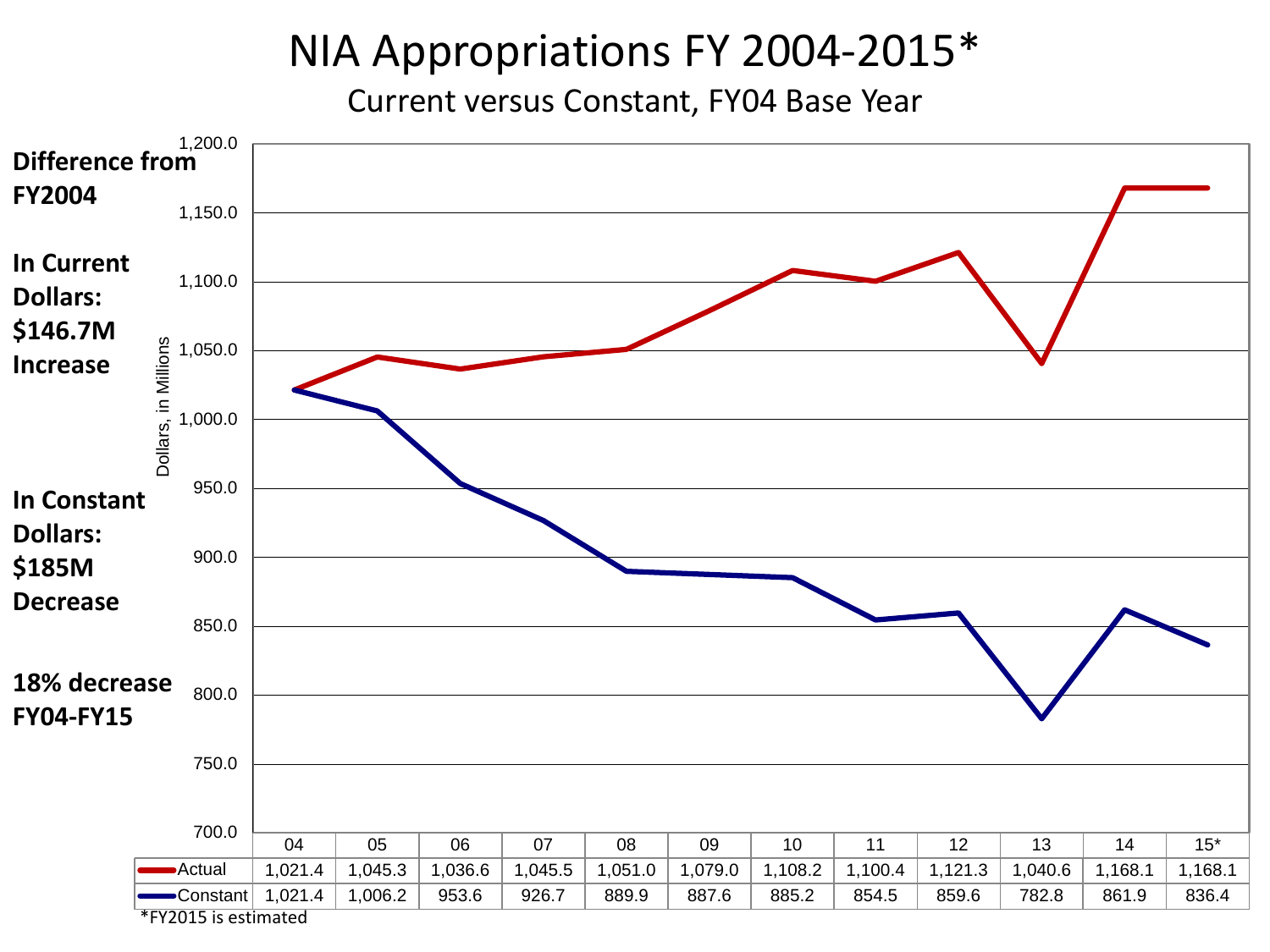#### Distribution of Obligations by Budget Category Fiscal Year 2013



Total NIA: \$1,040,634,000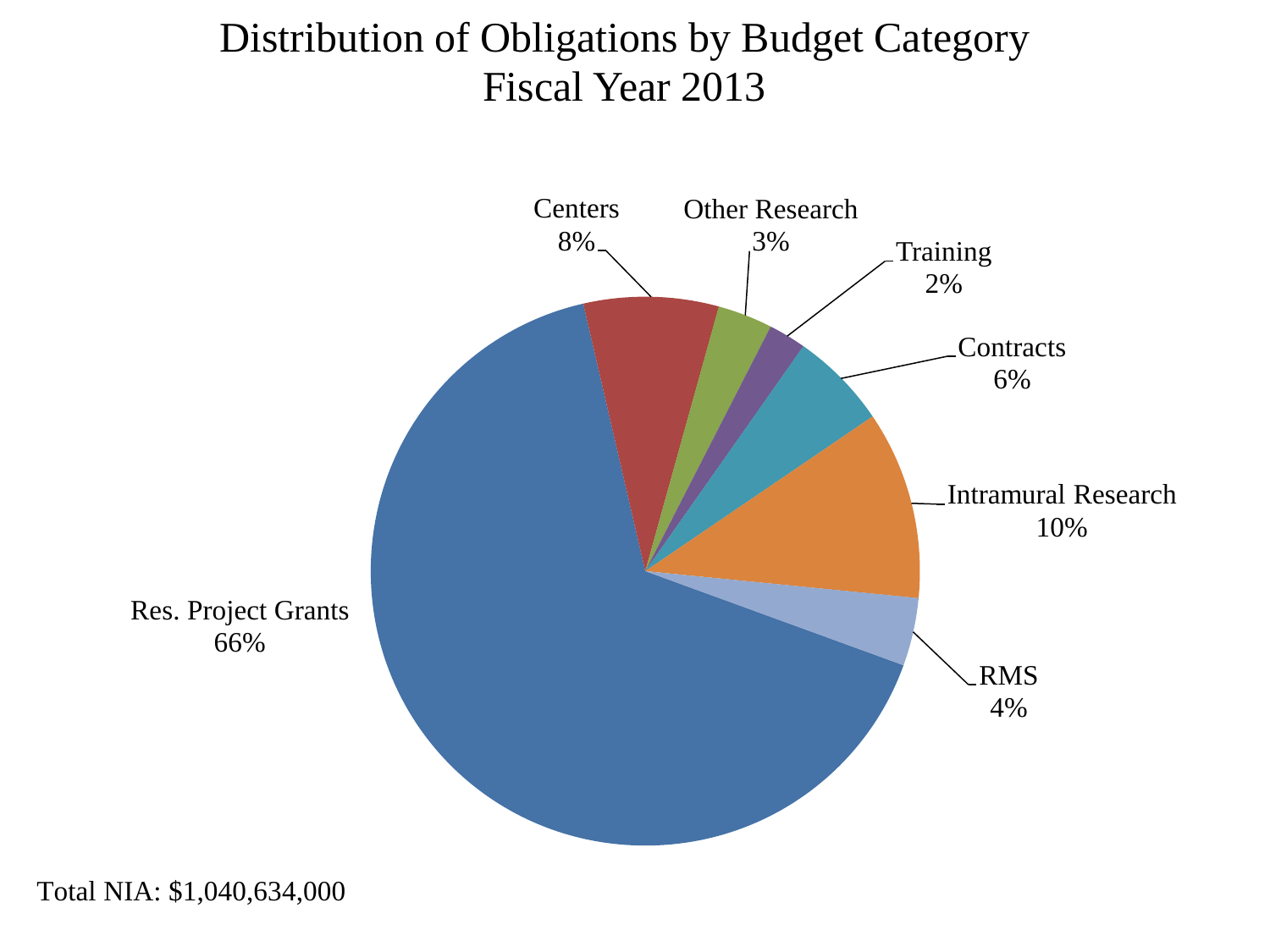### **NIA RPG Percentile Paylines 2014**

|                                    | <b>&lt;\$500K</b> | ≥\$500K |
|------------------------------------|-------------------|---------|
| <b>Established P.I.</b>            | 11                | 8       |
| <b>Early Stage P.I. (R01 only)</b> | 22                | 13      |
| Other New P.I. (R01 only)          | 20                | 11      |

Note: No new or ESI applications between the 11th and 22nd percentiles requested costs of \$500K or more in a single year.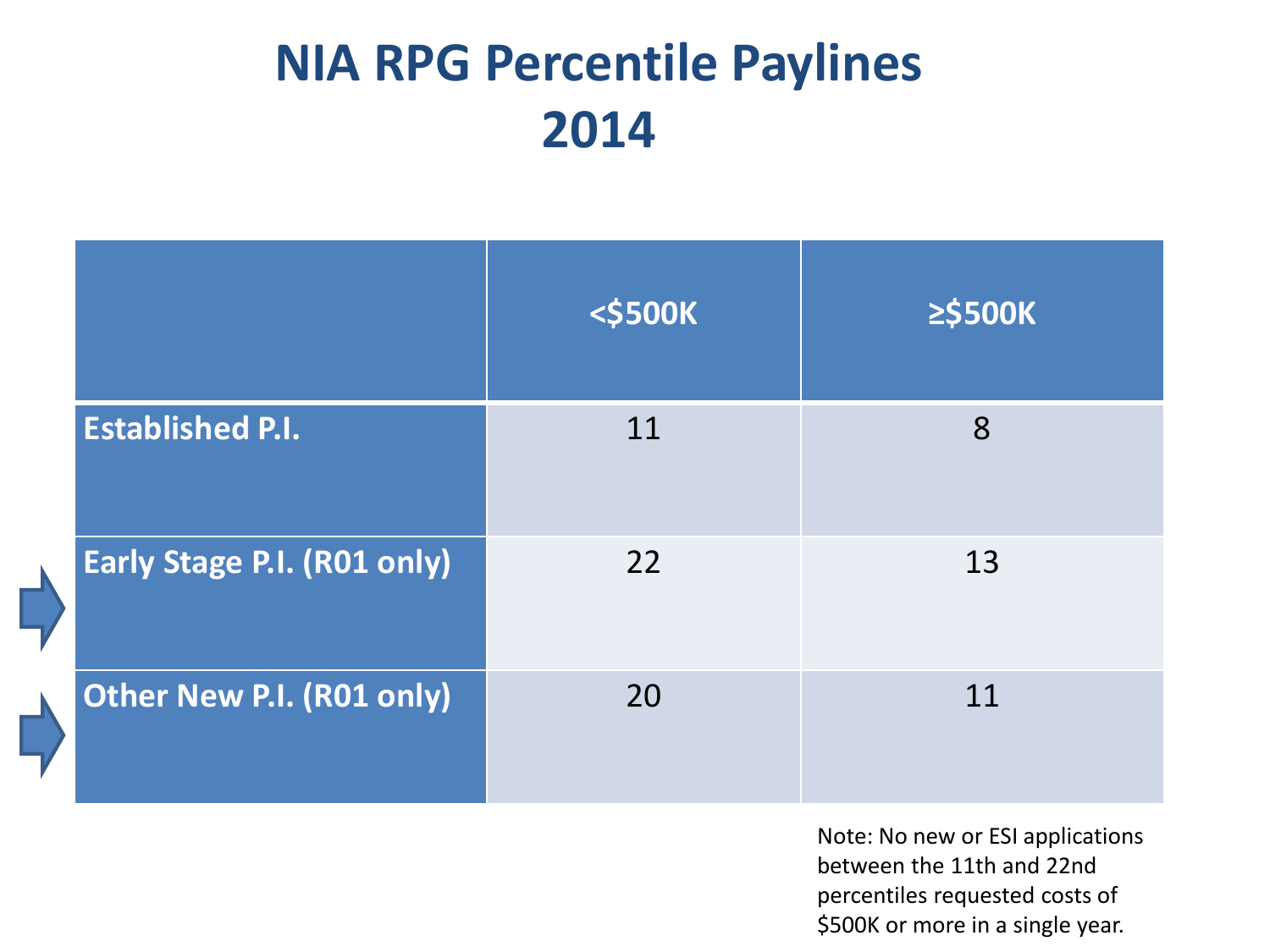# **Increase in NIA-assigned "unsolicited"\* applications for January 2015 Council**

- In April 2014, the NIH revised its A1 submission policy to allow an application to be submitted as "new," after an unsuccessful A1 proposal
- Applications for consideration at January NACA have increased across multiple categories, particularly R01s



\*Applications responding to parent funding opportunity announcements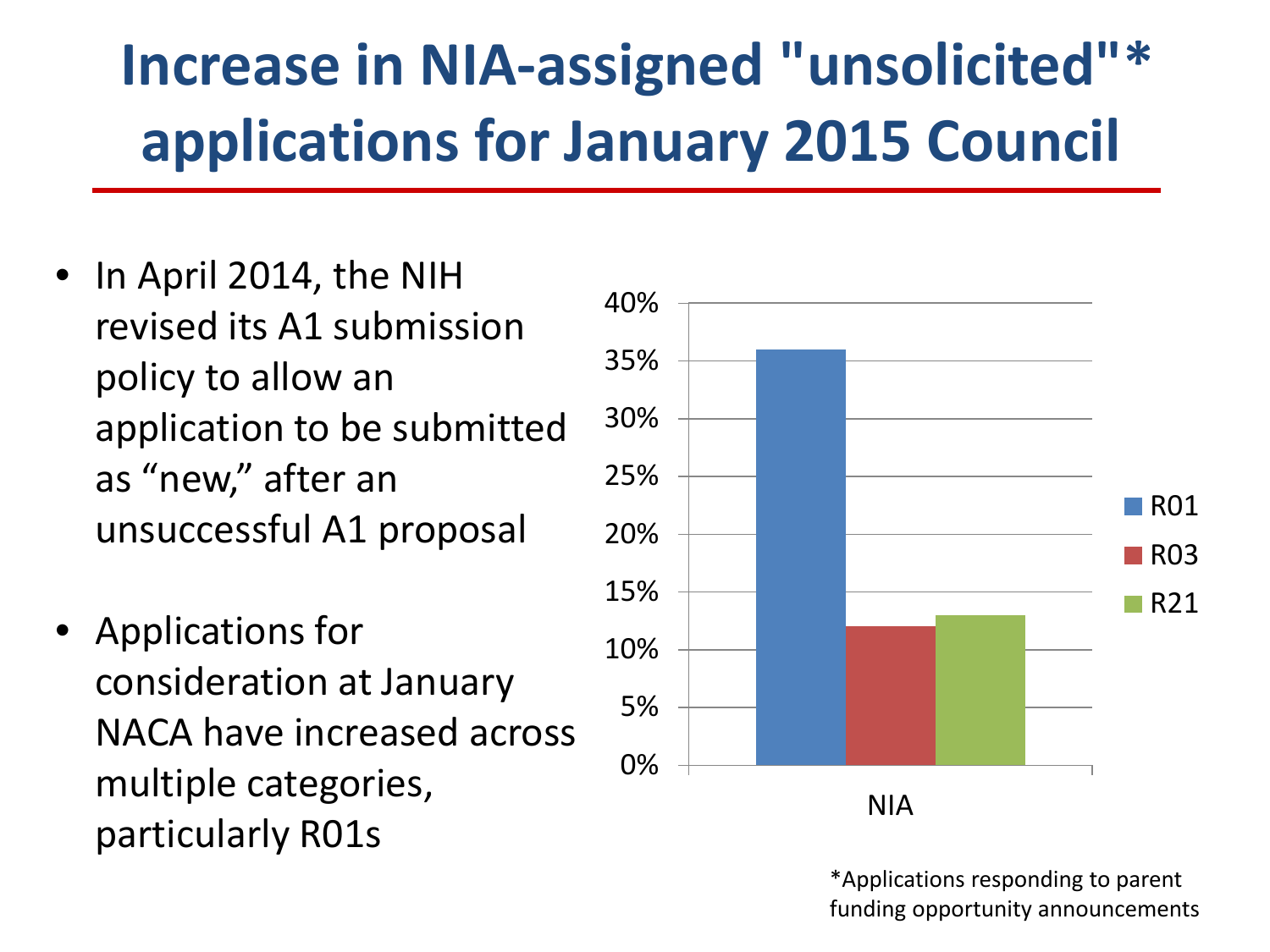## **New Alzheimer's-related Initiatives**

Biomarkers of Alzheimer's Disease in Down Syndrome (R01) <http://grants.nih.gov/grants/guide/rfa-files/RFA-AG-15-011.html>

Interdisciplinary Research to Understand the Vascular Contributions to Alzheimer's Disease (R01) <http://grants.nih.gov/grants/guide/rfa-files/RFA-AG-15-010.html>

Immune and Inflammatory Mechanisms in Alzheimer's Disease (R01)

<http://grants.nih.gov/grants/guide/rfa-files/RFA-AG-15-018.html>